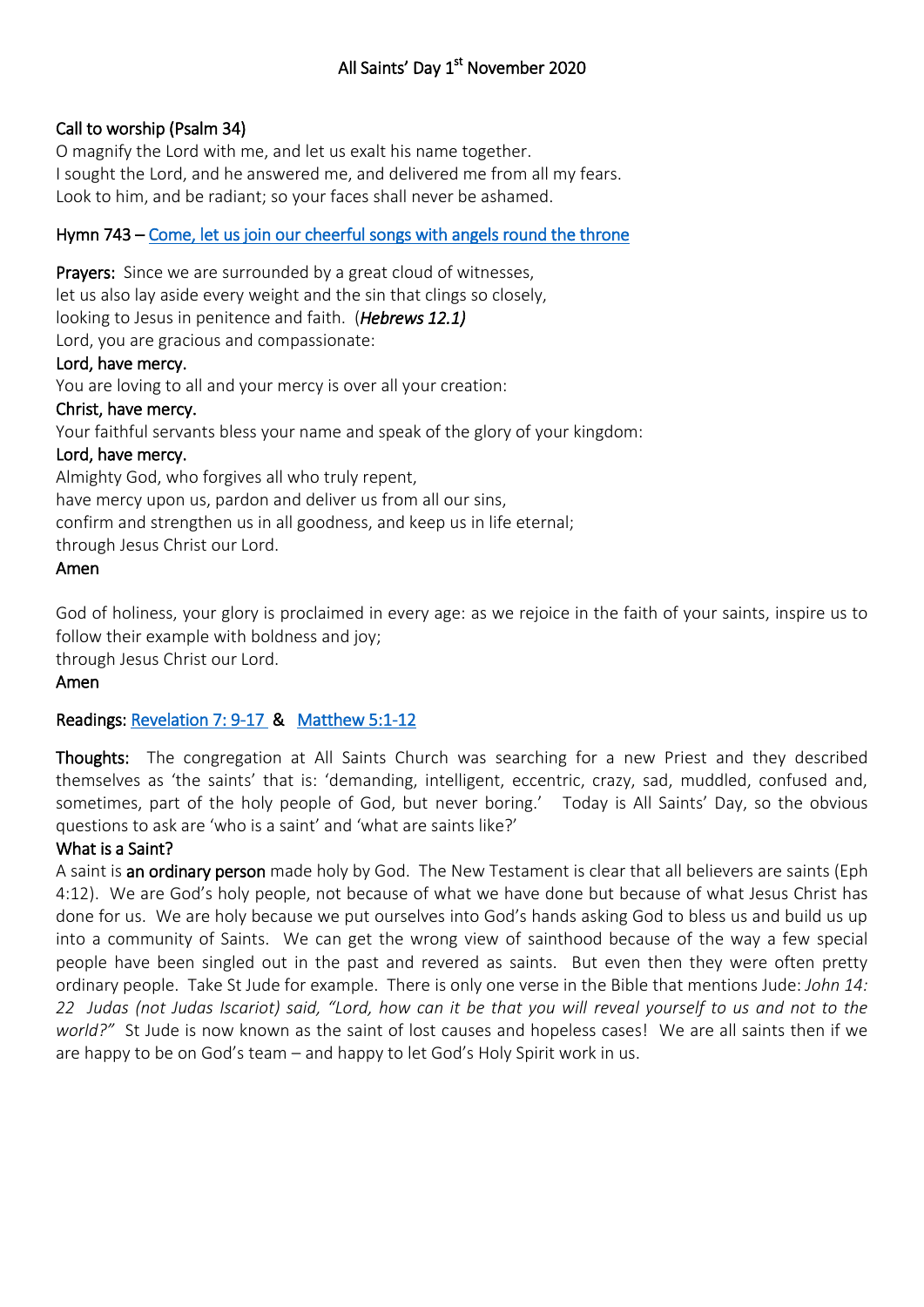### But what are saints like?

# Saints are people with a vision of heaven, longing for heaven on earth.

When we see Jesus, we see God's love and we see a vision of heaven. We can no-longer be sitting-saints or silent-saints but active saints, ready to work to bring heaven to earth. As Saints we are ready to fulfil God's promises, and live into the holiness promised at our baptism and received at Holy Communion.

## a) Vision Of Heaven – in Revelation 7

- Includes everyone, everyone worshipping God, one Lord
- All clothed in the robes of Christ: holiness and goodness
- Protected from hunger, thirst and climate extremes
- Guided by Christ  $-$  to life-giving water
- Comforted: God wipes away tears of sadness and grief and pain…

This is a vision not just for life after death, but for God's will being done on earth as it is in heaven, and life in all its fulness before death.

# b) Vision Of Saints – in Matthew 5:3-10

The characteristics of saints who seek heaven below – and above are:

- They know their need of God
- They are grieved by the pain we cause each other and all creation
- Humble enough to know they don't know what to do
- They seek God's will  $-$  and desire it with all their heart
- Merciful and patient with others as God has been patient with them
- Their heart is single-minded purely drawn towards God
- They work for shalom  $-$  holy peace and reconciliation
- They are not stopped by resistance from the world, because they have a vision of heaven

Saints that have inspired me include: Ignatius of Loyola - a wealthy soldier and knight in the  $15<sup>th</sup>$  Century, with dreams of chivalry, he became a humble lover of Jesus whose only desire was to bring greater glory to God. He wanted everyone to know Jesus better and created a sort of training manual for strengthening the life of prayer. He stayed humble because he was ruthless in recognising his own sin, but he also stayed joyful, because he was constantly amazed at God's gracious forgiveness. Oscar Romero (El Salvador 20<sup>th</sup>C) He mourned those killed or 'disappeared' by the right-wing government, he didn't stay silent and he was shot and killed between the pulpit and the altar, moving from sermon to celebration of Mass. He was persecuted for speaking up for the poor. Phil C (21stC) Phil is a saint who is still alive and living in the Isle of Man. He is inspiring because he lives a simple life, makes his house a home for the homeless and regularly challenges the Isle of Man government over facilitating tax avoidance for the super-rich.

There are, of course, women saints and Yorkshire saints too like Hilda, Abbess of Whitby. Bede describes Hilda as a woman of great energy, who was a skilled administrator and teacher. She gained such a reputation for wisdom that kings and princes sought her advice but she also had a concern for ordinary folk such as the herder, Cædmon, whom she encouraged as a poet.

# Now it is time for us to remember and thank God for the saints in our lives.

We say in the creeds that we 'believe in the communion of Saints'. It is good to allow special thoughts and memories of loved ones to surface and be relived and cherished. There is a relationship with the past saints which affects our present in a good and healthy way. We are surrounded by a great cloud of witnesses. It is good to recall their goodness, their influence, their love and ther friendship. As Fred Buechner puts it: 'When you remember me, it means that you have carried something of who I am with you, that I have left some mark of who I am on who you are. It means you can bring me to mind, even though countless years and miles may stand between us. It means that if we meet again, you will recognise me.'

*Spend a quiet moment remembering those whom you love but see no-longer. Thank God for those who have loved you, inspired you, and given you a vision of what heaven might be like.*

Give rest, O Christ, to your servants with the saints: where sorrow and pain are no more, neither sighing, but life everlasting. Hear us, O merciful Father, as we remember in love those whom we have placed in your hands. Enfold them in the arms of your mercy, in the blessed rest of everlasting peace, and in the glorious company of the saints in light. Amen.